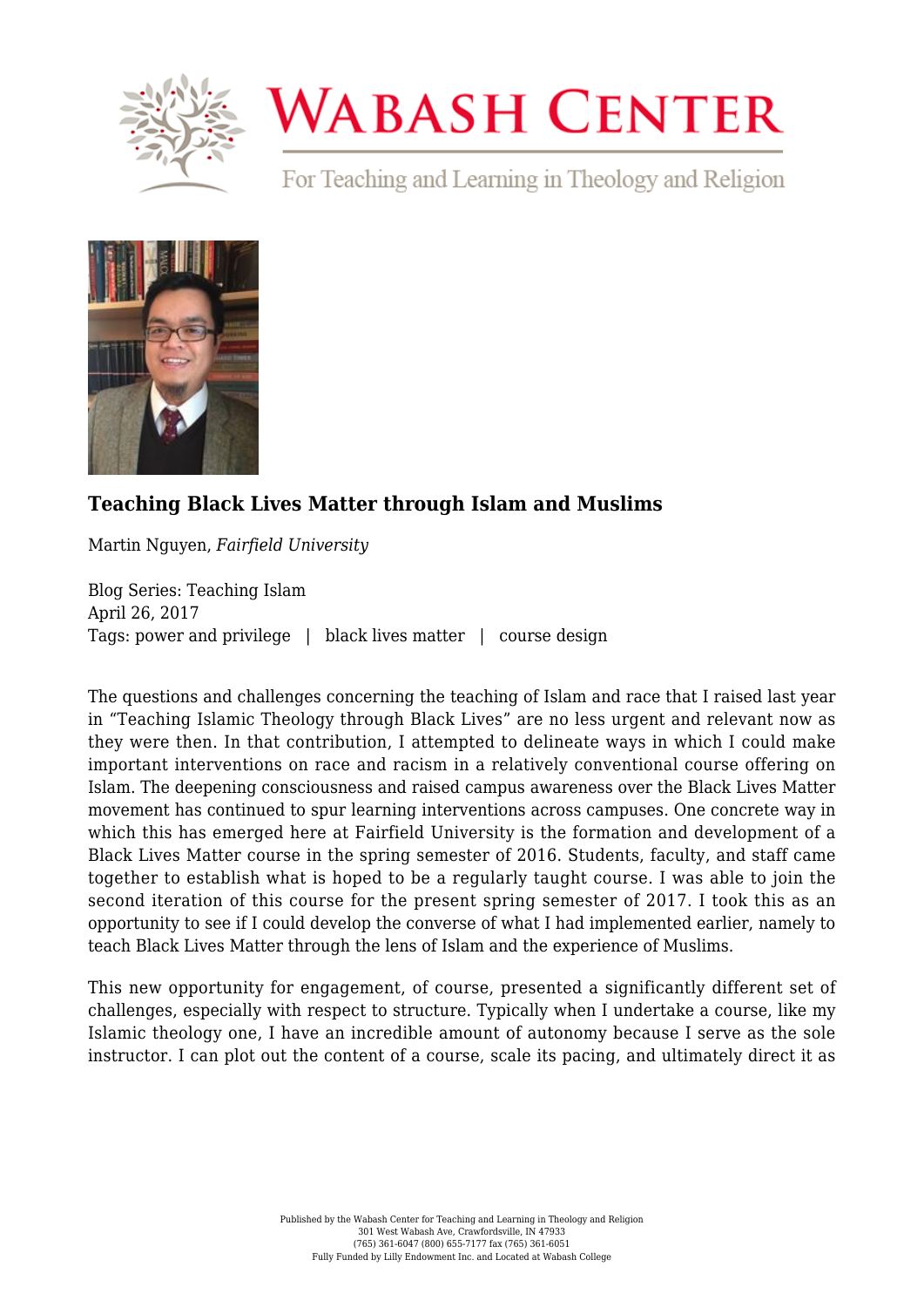appropriate. In contrast, the Black Lives Matter course was designed from the outset to have a collaborative teaching structure. While the students enrolled in the course have a single instructor of record joining them for the duration of the course, a rotating group of University faculty and staff cycle through the classroom. On a weekly basis visiting instructors enter the classroom to offer their perspectives and share insights from their respective areas of expertise. While the diverse array of voices joining the students serve to both broaden and deepen the experience, it also entails negotiating some pedagogical hurdles. As one of the visiting instructors, rather than the instructor of record, I had to work around certain limits. As I sat down to plan out my contribution to the course, two pressing issues rose to the fore: 1) How could I navigate the challenges inherent to teaching in a rotation where my engagement with the students is limited to a single 75-minute session? and 2) How can I introduce most effectively Islam and Muslims as an important frame of analysis for the broader subject of Black Lives Matter?

To spell out the difficulties of the first issue, I will enter the course in the fourth week as a newcomer and outsider whereas the students and the instructor of record will have developed by then into an ongoing and self-reflective learning community. My fellow colleagues will be facing a similar dynamic for their scheduled visitations. We will be entering as unknown entities offering ideas and starting conversations that may not be consistent with or may not bridge well with the concepts and terms previously introduced. We will have our own presuppositions and expectations. We will not be privy to the idiosyncrasies of the class. With this set of difficulties in mind, the faculty and staff contributing to the course took several steps in anticipation. First, several weeks prior to the beginning of the semester we came together for a half-day workshop. As a large group and then in smaller breakout ones, we shared our topics and approaches with one another in hopes of better understanding how the course as a whole would unfold and hold together. The syllabus was also circulated in advance so we could get in touch with those who would precede our visit and those who would follow us. We spent time as well discussing general pedagogical strategies for discussing sensitive matters related to issues of race and identity. In sum, efforts were made to prime each of us to connect with one another as we prepared to join the students for our one-time visit and to familiarize ourselves with the learning culture for this particular classroom community.

With regards to introducing the relevance of Islam and Muslims to the course, I sought to build explicitly upon previously assigned materials while also providing new pieces for consideration. With respect to prior readings, I identified two pieces in particular that I thought worth recalling and reframing for the set of issues that I hoped to cover: (1) *The Racial Contract* by Charles W. Mills, which served as the course's main textbook and presents an incisive critique of the ways in which white supremacy are operative politically and socially, and (2) the 2016 documentary *13th* by Ava DuVernay, which explores how mass incarceration came to and continues to target disproportionately black communities. While Islam and Muslims do not figure explicitly in either exposition, I believe both works offered important windows for contemplating connections and points of intersection with the larger subject of Black Lives Matter. As for new material, I settled on the following reading: